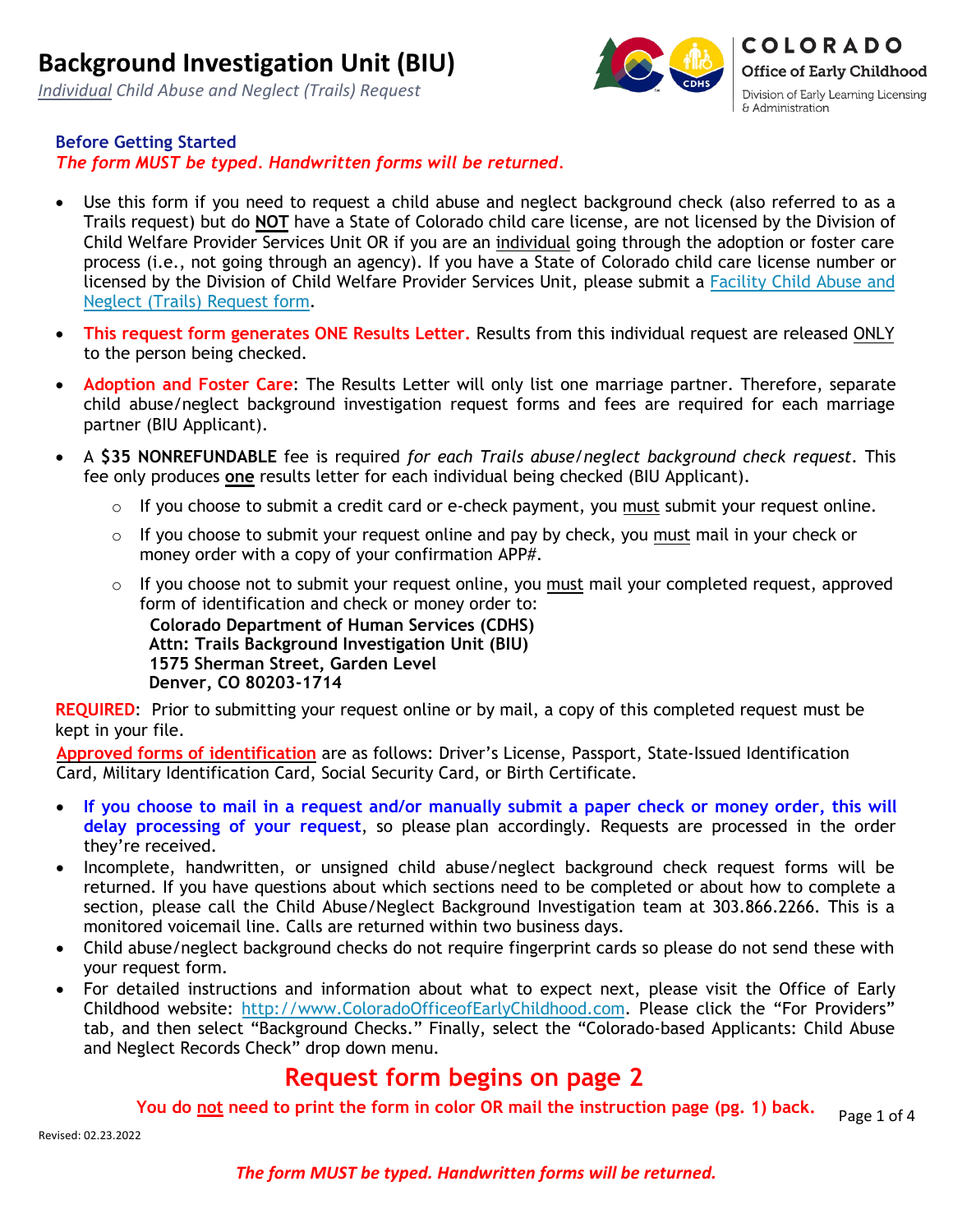# **Background Investigation Unit (BIU)**

*Individual Child Abuse and Neglect (Trails) Request*



**COLORADO Office of Early Childhood** 

Division of Early Learning Licensing & Administration

| Section A: Person to be Checked (BIU Applicant should be listed as the Requestor) (REQUIRED)                                                                                                                                                    |                                                                                                                                            |                                     |                             |                   |                 |  |
|-------------------------------------------------------------------------------------------------------------------------------------------------------------------------------------------------------------------------------------------------|--------------------------------------------------------------------------------------------------------------------------------------------|-------------------------------------|-----------------------------|-------------------|-----------------|--|
|                                                                                                                                                                                                                                                 | Results from this individual request are released only to the person being checked. If any boxes do not apply or are unknown, please leave |                                     |                             |                   |                 |  |
| those boxes blank.                                                                                                                                                                                                                              |                                                                                                                                            |                                     |                             |                   |                 |  |
| Select the reason for your request (only select one):                                                                                                                                                                                           |                                                                                                                                            |                                     |                             |                   |                 |  |
| Employment<br>Volunteer<br><b>Adoption/Foster Care</b><br><b>Court Appointed Special Advocate</b><br>(CASA)                                                                                                                                     |                                                                                                                                            |                                     |                             |                   |                 |  |
| <b>First Name</b>                                                                                                                                                                                                                               | Middle Name (FULL NAME)                                                                                                                    | <b>Last Name</b>                    |                             | Social Security # |                 |  |
| Previous Names Ever Used (including maiden, middle, nicknames, etc.) - List ALL.                                                                                                                                                                |                                                                                                                                            |                                     |                             |                   |                 |  |
| Date of Birth (MM/DD/YYYY)                                                                                                                                                                                                                      | Sex(M, F, X)                                                                                                                               | Race/Ethnicity (White, Black, etc.) |                             | Phone #           |                 |  |
| Email Address (REQUIRED) results will be sent to this email only                                                                                                                                                                                |                                                                                                                                            |                                     |                             |                   |                 |  |
| <b>Current Address</b>                                                                                                                                                                                                                          |                                                                                                                                            |                                     |                             |                   |                 |  |
| <b>Street Address</b>                                                                                                                                                                                                                           |                                                                                                                                            | City                                |                             | <b>State</b>      | <b>Zip Code</b> |  |
| Yes<br>No<br>Have you lived at your current address for 10 years or longer?<br>TEN years of residence history (including temporary residence) is required.                                                                                      |                                                                                                                                            |                                     |                             |                   |                 |  |
| <b>Previous Address</b>                                                                                                                                                                                                                         |                                                                                                                                            |                                     |                             |                   |                 |  |
| If you've lived in more places in the past 10 years than the space on this form allows, please provide additional residence history<br>on a separate piece of paper and submit with your request form. Include your move-in and move-out dates. |                                                                                                                                            |                                     |                             |                   |                 |  |
| <b>Street Address</b>                                                                                                                                                                                                                           |                                                                                                                                            | City                                |                             | <b>State</b>      | <b>Zip Code</b> |  |
| Move-In Date (Month, Year)                                                                                                                                                                                                                      |                                                                                                                                            |                                     | Move-Out Date (Month, Year) |                   |                 |  |

| Section B: Spouse/Partner/Former Spouse (REQUIRED)<br>If any boxes do not apply or are unknown, please leave those boxes blank.<br>Information about ALL current and previous spouses is required to complete the child abuse/neglect background check.<br>Information for ANY parent of your children is also required and must be entered in the next section. |                                                     |                              |  |  |  |
|------------------------------------------------------------------------------------------------------------------------------------------------------------------------------------------------------------------------------------------------------------------------------------------------------------------------------------------------------------------|-----------------------------------------------------|------------------------------|--|--|--|
| Are you currently married?                                                                                                                                                                                                                                                                                                                                       |                                                     | Yes<br>lNo                   |  |  |  |
| Have you ever been married?                                                                                                                                                                                                                                                                                                                                      | <b>Yes</b><br>INo                                   |                              |  |  |  |
| If you answered YES to ANY of the questions above, you must provide information for your current<br>spouse/partner AND each former spouse/partner. If you have more than one person to provide information<br>for, please provide the required information on a separate piece of paper and submit with your request form.                                       |                                                     |                              |  |  |  |
| Spouse/Partner/Former                                                                                                                                                                                                                                                                                                                                            | Spouse/Partner/Former Spouse                        | Spouse/Partner/Former Spouse |  |  |  |
| <b>Spouse First Name</b>                                                                                                                                                                                                                                                                                                                                         | Middle Name (Full Name)                             | <b>Last Name</b>             |  |  |  |
| Previous Names Ever Used (including maiden, middle, nicknames, etc.) - LIST ALL                                                                                                                                                                                                                                                                                  |                                                     |                              |  |  |  |
| Date of Birth (MM/DD/YYYY)                                                                                                                                                                                                                                                                                                                                       | Sex(M, F, X)<br>Race/Ethnicity (White, Black, etc.) |                              |  |  |  |
|                                                                                                                                                                                                                                                                                                                                                                  |                                                     | Page 2 of 4                  |  |  |  |

Revised: 02.23.2022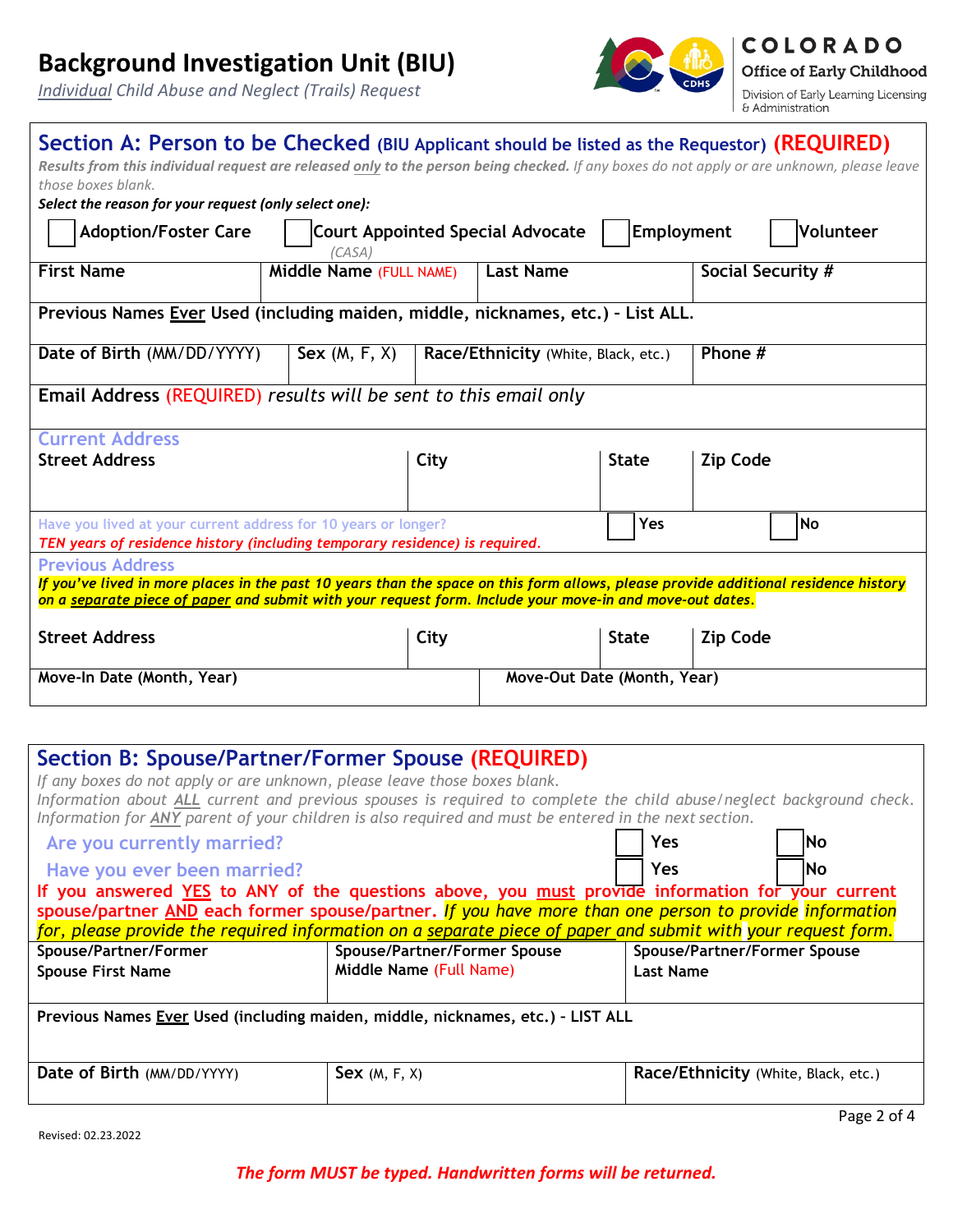## **Background Investigation Unit (BIU)**

*Individual Child Abuse and Neglect (Trails) Request*

### **Section C: Child Information (Includes Adult Children) (REQUIRED)**

*If any boxes do not apply or are unknown, please leave those boxes blank. Information for ALL children must be provided below. This includes all living and deceased children, adopted children, and step children. Information for the other parent of your children is required and must also be entered below.*

**Do you have any children (including adult children, step children, etc.)? Wes No** 

**Have you ever had guardianship of children that are not your own biological children (e.g., foster children)?**

**Have you ever lived in a home with any other children not referenced above? Yes No** 

**If you answered YES to ANY of the questions above you must enter information about the child and the other parent below.** 

- Enter the full middle name (an initial is not acceptable).
- If you have more children than the space below allows for, please provide the required information on a separate piece of paper and submit with your request form.

#### **C.1. Enter each child's information below. This includes adult children.**

| # | <b>Child's First Name</b> | <b>Child's Middle Name</b> | <b>Child's Last Name</b> | Date of Birth | Sex       |
|---|---------------------------|----------------------------|--------------------------|---------------|-----------|
|   |                           | (Full Name)                |                          | (MM/DD/YYYY)  | (M, F, X) |
|   |                           |                            |                          |               |           |
|   |                           |                            |                          |               |           |
|   |                           |                            |                          |               |           |
| 4 |                           |                            |                          |               |           |

**C.2. Enter information for the other parent of the children listed above. This is the parent that is NOT you.** *If any boxes do not apply or are unknown, please leave those boxes blank.*

| #  | <b>Parent's First Name</b> | Parent's Middle Name | <b>Parent's Last Name</b> | Date of Birth | Sex       |
|----|----------------------------|----------------------|---------------------------|---------------|-----------|
|    |                            | (Full Name)          |                           | (MM/DD/YYYY)  | (M, F, X) |
|    |                            |                      |                           |               |           |
|    |                            |                      |                           |               |           |
|    |                            |                      |                           |               |           |
| -4 |                            |                      |                           |               |           |

*The form MUST be typed. Handwritten forms will be returned.*



**Yes No**